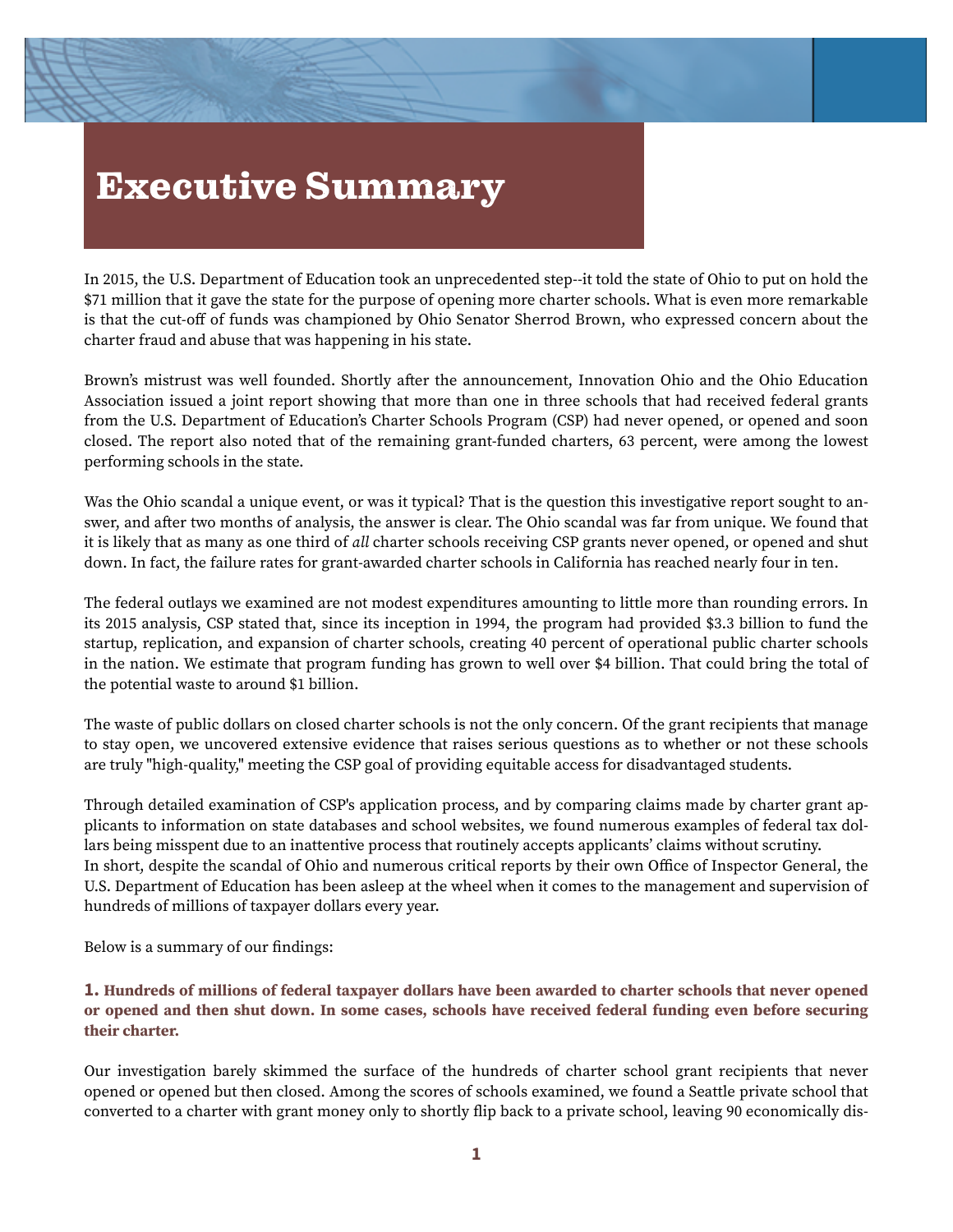

advantaged children scrambling to find a new school mid-year. We found two Delaware charter schools started by the same financial firm that won multiyear grants two years apart from each other. One opened its doors but closed midyear, and the second never opened at all. We found a Hawaii charter that won a CSP award in 2016 that has yet to find a location, while its website continues to say it is accepting new enrollees. Of the schools awarded grants *directly* from the department between 2009 and 2016, nearly one in four either never opened or shut its doors. **The CSP's own analysis from 2006-2014 of its direct and state pass-through funded programs found that nearly one out of three awardees were not currently in operation by the end of 2015.**

#### **2. The CSP's grant approval process appears to be based on the application alone, with no attempt to verify the information presented. Schools have been approved for grants despite serious concerns noted by reviewers.**

The CSP's review process to award grants does not allow the verification of applicants' claims, thus leading to what award-winning, *New York Times* journalist Michael Winerip referred to as an "invitation for fiction writing." This process resulted in numerous examples of awardees that claim they seek to enroll high percentages of minority and disadvantaged students, even while their programs and policies are designed to draw from advantaged populations. Finally, we found instances where achievement and/or demographic data on applications were cherry-picked or massaged, with reviewers instructed to accept what was written as fact.

#### **3. Grants have been awarded to charter schools that establish barriers to enrollment, discouraging or denying access to certain students.**

Multiple schools we examined enroll smaller percentages of students with disabilities and students who are English language learners than the surrounding schools. Some appear to be designed to encourage "white flight" from public schools. Thirty-four California charter schools that received CSP grants appear on the ACLU of Southern California's list of charters that discriminate—in some cases illegally—in admissions, and 20 CSP funded Arizona charters appear on a similar list created by the Arizona ACLU. One Pennsylvania charter receiving multiple grants totaling over one million dollars from CSP states on its website that its programs are "limited to students with mild handicaps."

#### **4. Recommendations by the Office of the Inspector General have been largely ignored or not sufficiently addressed.**

We reviewed numerous OIG audits that found significant concerns over how CSP money is spent and about the general lack of monitoring the Department carries out to ensure those funds contribute to the intended goals of the grants. Each audit includes specific recommendations to correct this lack of oversight. But not only is there little evidence the department has adopted any of these recommendations; the current Secretary has denied responsibility for oversight, believing that it falls outside the federal government's purview—even though this is a federal grants program.

#### **5. The department does not conduct sufficient oversight of grants to State Entities or State Education Agencies, despite repeated indications that the states are failing to monitor outcomes or offer full transparency on their sub grants.**

Although the vast majority of public charter school grants are awarded to state education agencies (SEAs), our investigation reveals that the Department has shown little oversight when SEAs pass that funding along directly to individual charters or charter organizations as subgrants. We found a continuing record of subgrantee schools that never opened or closed quickly, schools that blatantly discriminate in their discipline, curricular, and en-